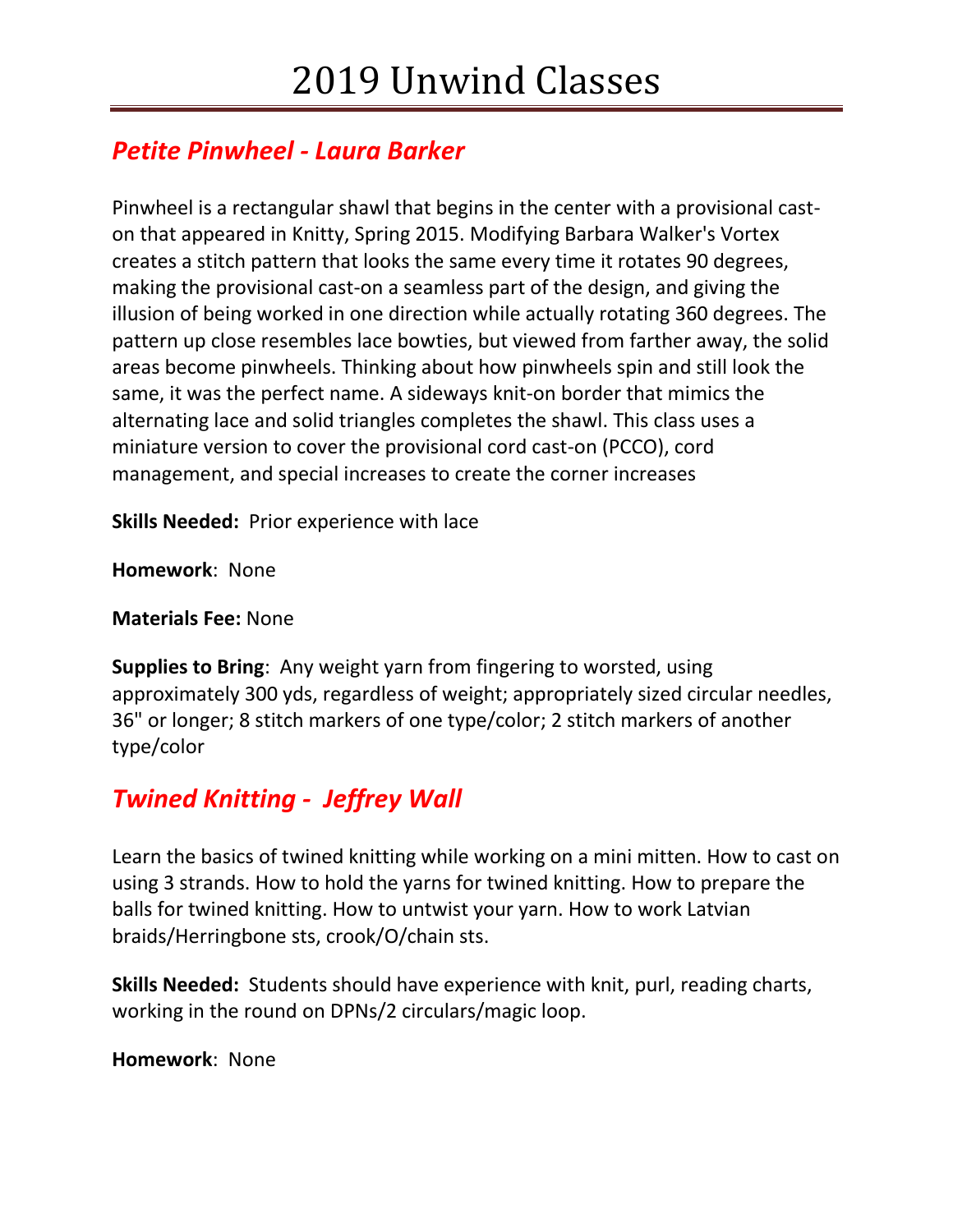#### **Materials fee:** \$18 for Z-twist yarn in two colors

**Supplies to bring:** Size 2.5 mm (US 1.5) needles (DPNs, 2 circulars or 1 long circular for magic loop), small amount of a smooth waste yarn for thumb placement

## *Rock your Socks - Hannah Thiessen*

Explore unique sock construction methods to achieve your perfect fit! Socks are among the most popular things to knit, and rightfully so: they're small, portable, and are the perfect one-skein project to celebrate a souvenir skein or brilliantly hand-dyed hank. In this class, we'll explore how yarn choices, construction methods, plus a variety of cast-ons, heels, toes, and shaping that can help you identify the perfect route to your best-fitting sock. Even experienced sock knitters should be prepared to walk out with a deeper understanding of this popular knitted accessory!

**Skills Needed:** Students should have experience with knit, purl, reading charts, working in the round on DPNs/2 circulars/magic loop.

**Homework**: Make a swatch in the round using 60 stitches, sock yarn, and your preferred sock knitting method using Stockinette Stitch, in the round. Please aim for between 8-9 stitches per inch, with whatever needle that requires of you. Bind off and wash your swatch. The finished swatch when pressed flat should be 4" tall.

#### **Materials fee:** None

**Supplies to bring:** notebook, writing utensils, your swatch, needles & yarn from the homework

### *All about Directional Increases - Mimi Kezer*

Put some new tools in your knitting toolbox as we explore different kinds of directional increases and how to use them. From make ones (both knitwise and purlwise) to lifted increases, this class covers both the mechanics and the concept behind why they work the way they do. We will work some samples, then use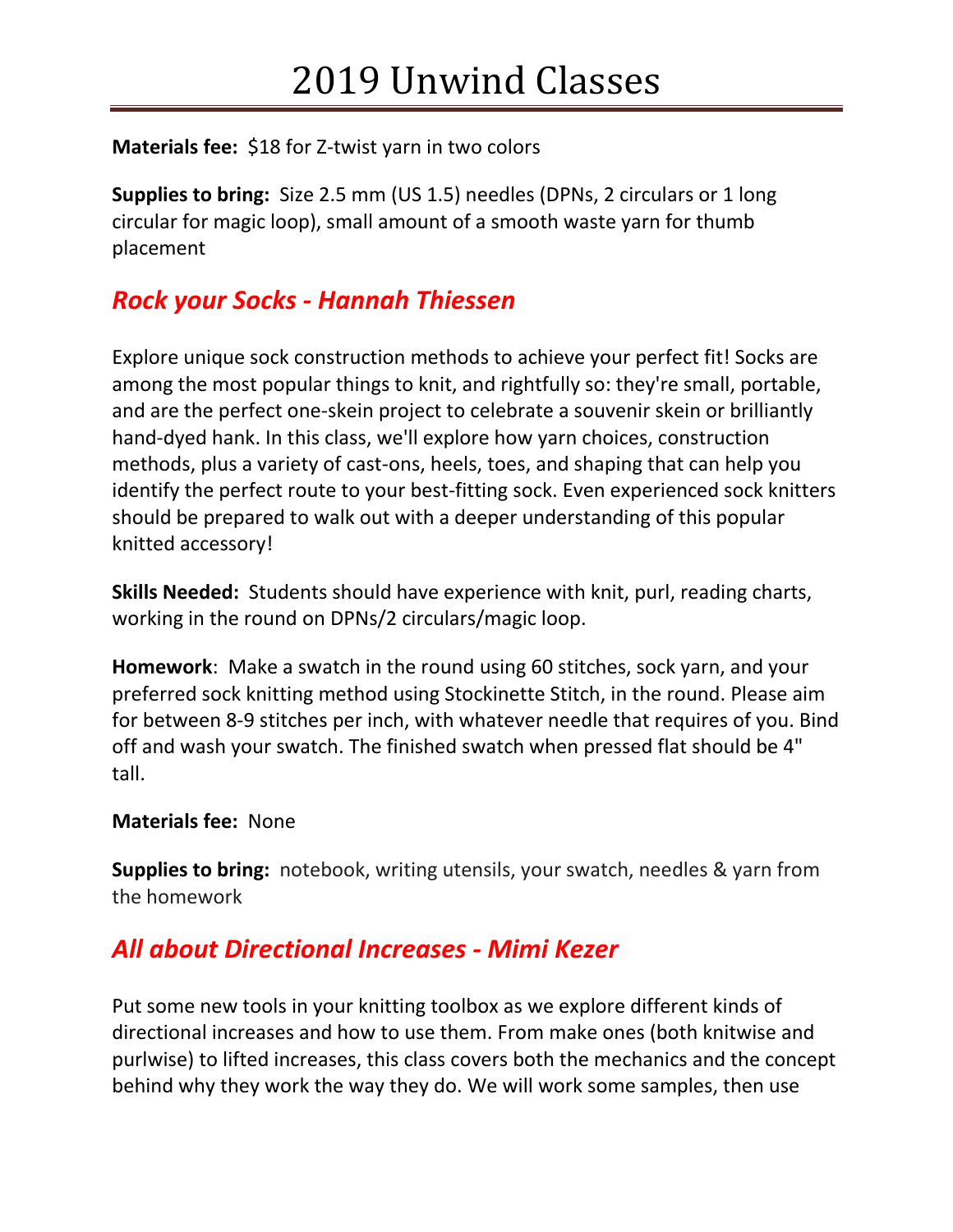# 2019 Unwind Classes

Mimi's Aqueous pattern to incorporate the techniques into a beautiful crescent shawl. Materials: US 6/4mm circular needle with 32" cable; 420 yds fingering weight yarn; stitch markers.

**Skills Needed:** knit, purl, garter tab cast on

**Homework**: None

**Materials Fee:** None

**Supplies to bring:** US 6/4mm circular needle with 32" cable; 420 yds fingering weight yarn; stitch markers

### *Shorty the Short Row Bear - Laura Barker*

Shorty is a colorful 4" teddy bear which uses German short rows to create a big round tummy, a bottom so the bear can sit, no-sew ears, pointed toes, curved arms, and contrasting colored pads on the hands and feet. This miniature (baby bear) version, can be mostly completed in class, using approximately 5g of each of 5 colors of yarn found in a mini pack. Included in the class handout is the pattern for the mama bear size (9"), using approximately 15g of each color (the remainder of the mini pack), and the papa bear size (11") using 20g of each color (or a second mini pack). The body is worked sideways using four of the colors individually with no colorwork required. Appendages are added to body by picking up stitches.

**Skills Needed:** Prior experience with short rows (not necessarily German) recommended

**Homework**: None

**Materials Fee**: None

**Supplies to Bring**: 5g each of 5 shades of worsted yarn, and size US 5 needles with relatively pointy tips. May be worked in one color to learn skills, but won't be as cute. May not get this far in class, but fiberfill to stuff bear and embroidery floss and needle to embroider facial features will be needed to complete project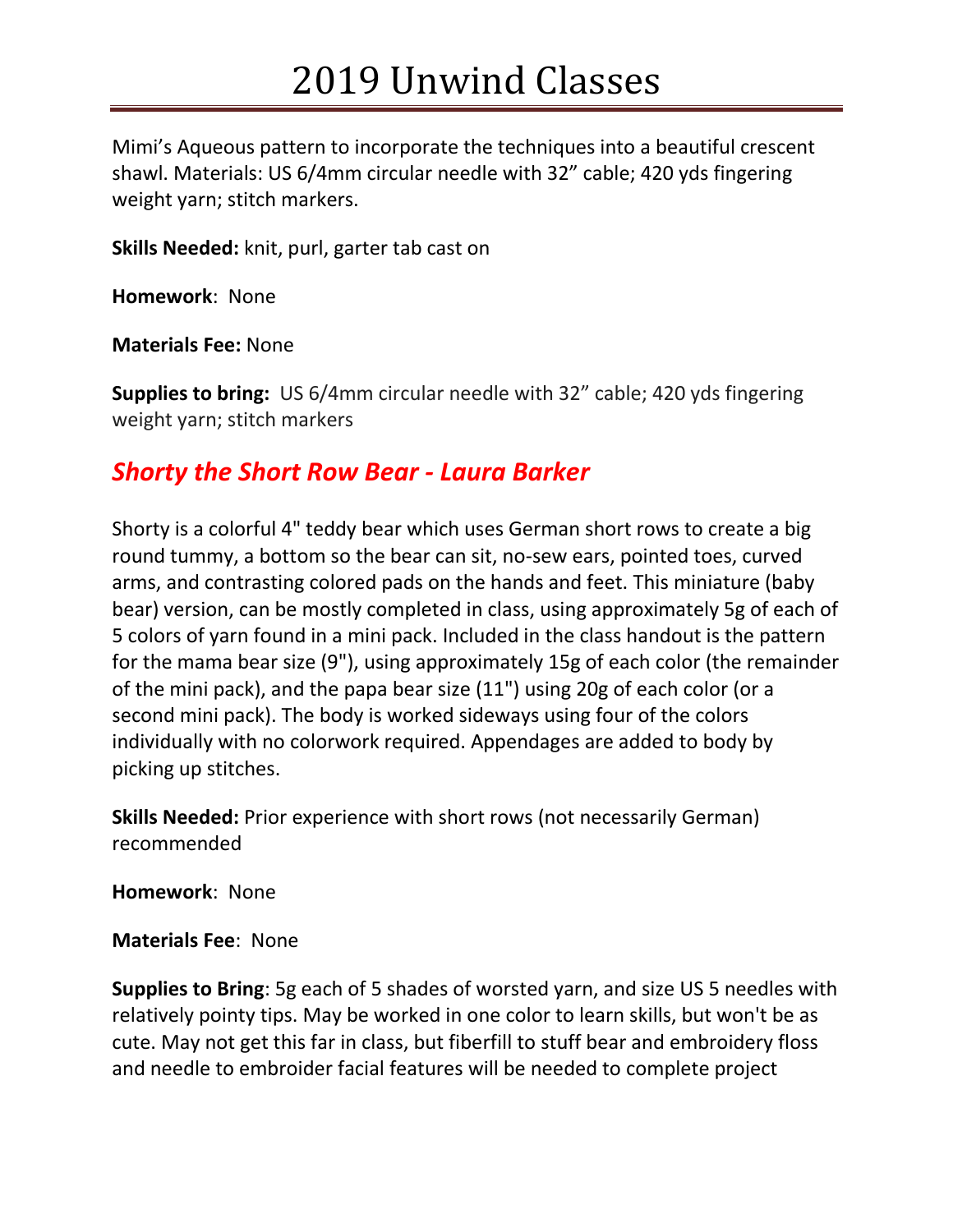# *Sweater Meditations - Hannah Thiessen*

It's likely that most knitters have at least one "dream garment": a sweater that exists, with or without a pattern, in our imaginations and hearts that we dream of casting on. This course is all about getting started down the path of meditative sweater knitting: the act of creating the perfect garment with the perfect yarn and achieving knitting nirvana in the process. ● Learn to love the process of swatching and selecting the right pattern & gauge ● Identify the gap in your wardrobe you've been meaning to fill with the best sweater ever

● Decipher (or write your own) patterns that create your dream garment ● Avoiding common garment pitfalls with handy tips & tricks

**Skills Needed:** Appropriate for beginner and beyond

**Homework**: If you know what yarn you'll be using, go ahead and swatch on a few needle sizes. If you know what pattern you want to use, print & bring it. If you know yarn and pattern, bring both!

**Materials Fee:** None

**Supplies to Bring**: A single skein from your sweater lot, yardage information (or a label from your yarn), appropriately sized needles, a pattern if you have one in mind.

## *Mimi's Signature Edging Trio- Mimi Kezer*

Used in two of her garment designs from 2018, Mimi combines some of her favorite techniques into a dynamite edging using the Lateral Braid, Chinese Waitress Bind Off and Single Crochet. Obviating the need for ribbing, this trio produces a beautiful, stable ending for hems, sleeves and necklines that can be utilized for most any pattern.

**Skills Needed:** knit, purl, yarn over, and single crochet (helpful but not imperative)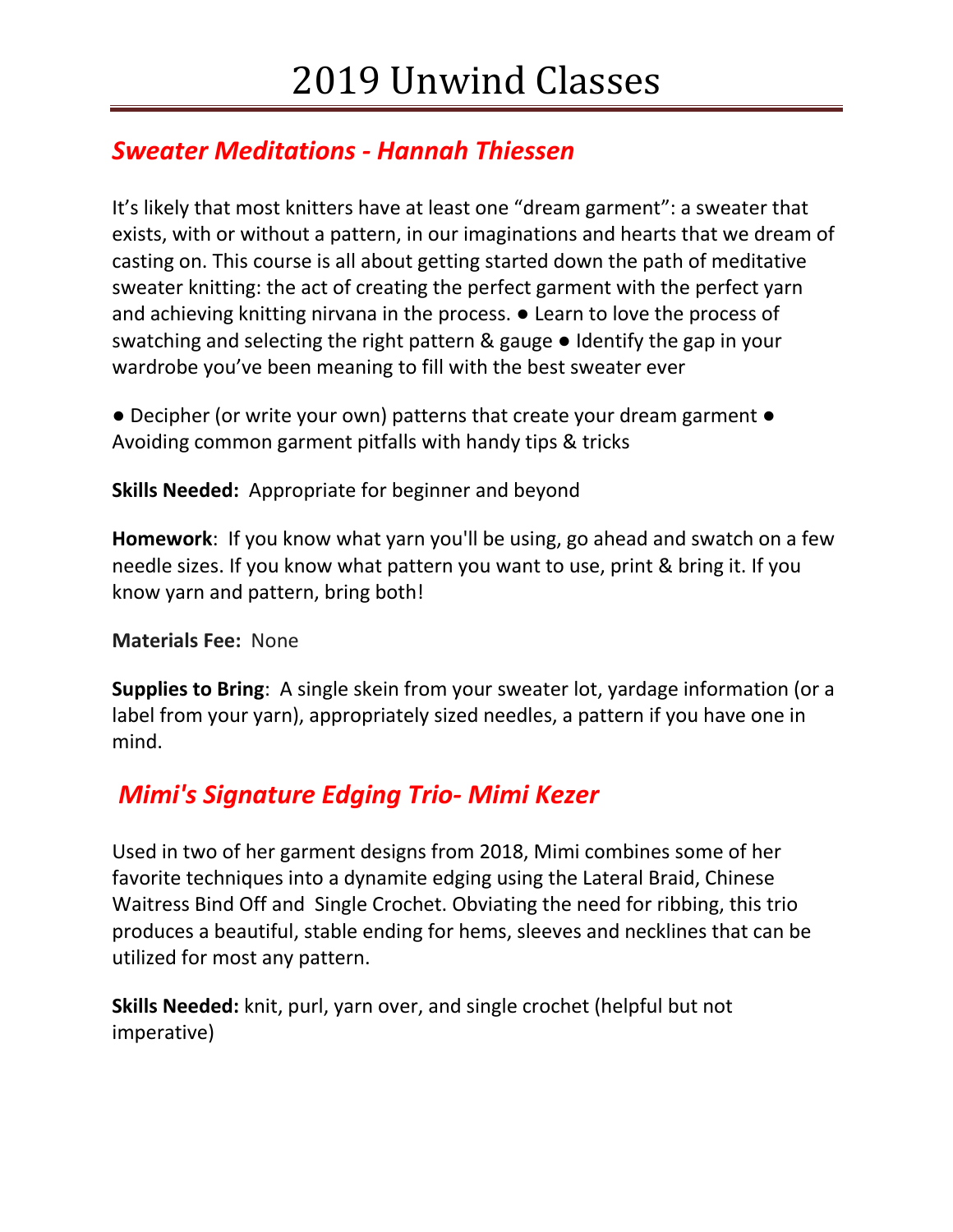**Homework:** Cast on 60 stitches with Size 7 needs; join in the round and knit three rounds. Place stitches onto a piece of waste yarn.

#### **Materials Fee:** None

**Supplies to bring:** Worsted weight yarn; US 5 and US 7 circular needles with 16" cable; Size F crochet hook

### *Mitered Entrelac- Laura Barker*

Mitered entrelac is an exciting new technique that takes two or more tiers of entrelac around corners as seen in Laura's book, "Mitered Entrelac, Knitting Entrelac Around the Corner." The precise matching at the corners is reminiscent of mitered frames. Learn to turn a corner, begin a triangle shawl, learn my 'double half stitch pickup' method of picking up stitches for tiny and gap-free transitions between blocks, and everything else you need to finish this reversible and versatile accessory

**Skills Needed:** A basic understanding of entrelac helpful, but not required for the adventuresome

**Homework**: None

**Materials Fee:** None

**Supplies to Bring**: Three colors of worsted weight yarn (15 yards per color for class, 100 grams of each for a complete shawl); and 40-48" US #8/5mm circular needle

## *Double Knitting - Jeffrey Wall*

learn how to double knit. How to cast on for double knitting with two colors, how to read the charts and complete the knitting so you end up with the same pattern on both sides in opposite colors! No experience with color work is required.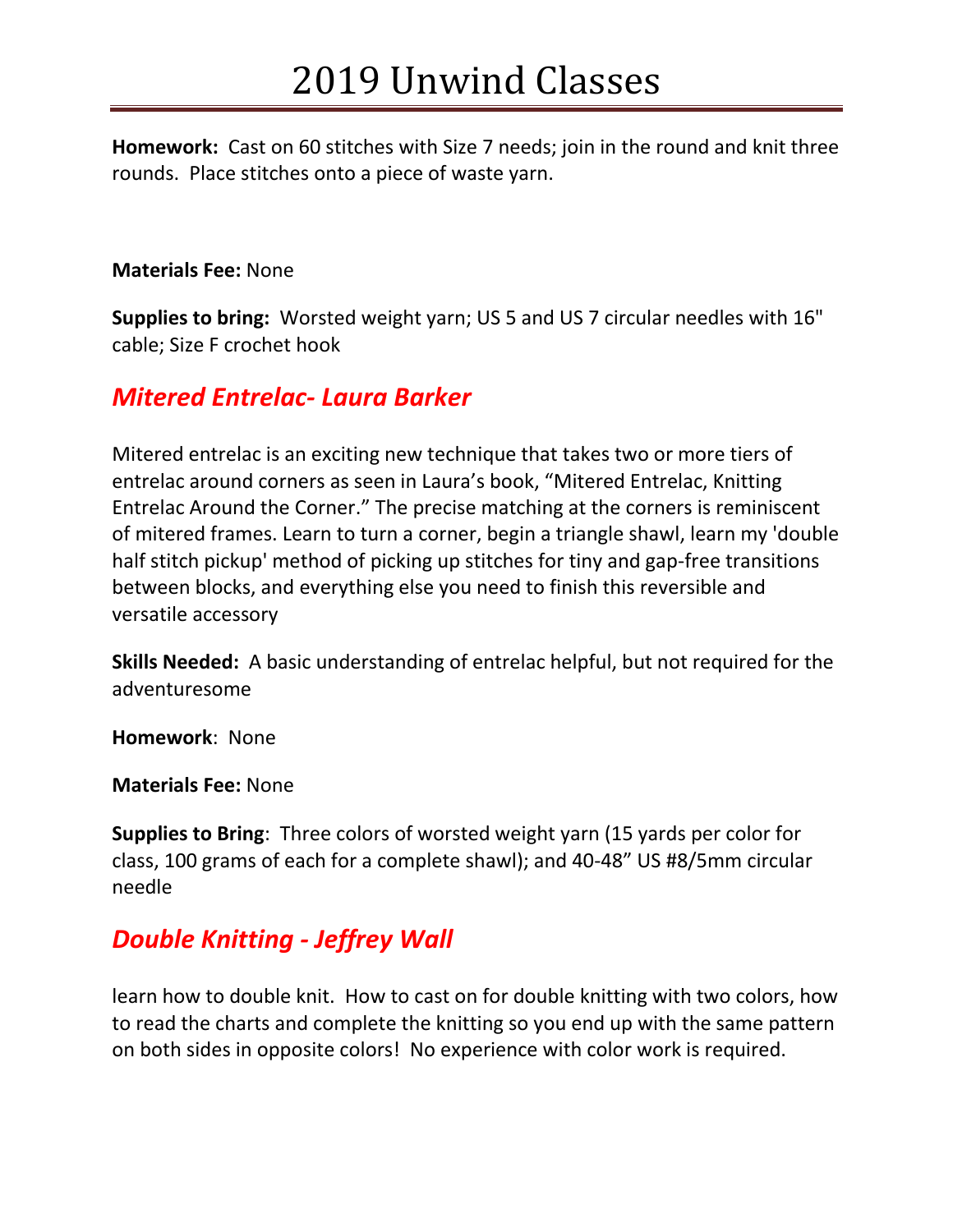# 2019 Unwind Classes

**Skills Needed:** Should be comfortable with knit and purl stitch, long tail cast on, and familiarity with reading charts is helpful but not required

**Homework**: None

**Materials Fee:** None

**Supplies to Bring**: 2 balls of DK weight yarn (1 each of two different contrasting colors) Size US4/3.5mm needles (straight or circular are fine)

## *Double Knitting - Heather Storta*

Double knitting is a special knitting technique that produces a double thickness fabric that can be reversible but doesn't have to be. We'll knit a small coaster while learning two-color cast on, the basics of double knitting, and a seamless bind off.

**Skills Needed:** Should be comfortable with cast on, knit, purl, bind off, basic decreases

**Homework**: None

**Materials Fee:** None

**Supplies to Bring**: Worsted weight yarn in 2 contrasting colors, about 25g of each color. Straight or circular needles Size 4 or 5 - or about 2 sizes smaller than you would normally use.

## *Stash Smarter Hannah Thiessen*

As knitters and crocheters, we can hold onto a lot of guilt about what we collect and accumulate.

If you've found yourself buying yarn (only to find more of the same in your stash later), you have

'guilty purchases' hiding under the bed, or you just want to get a handle on what you have, this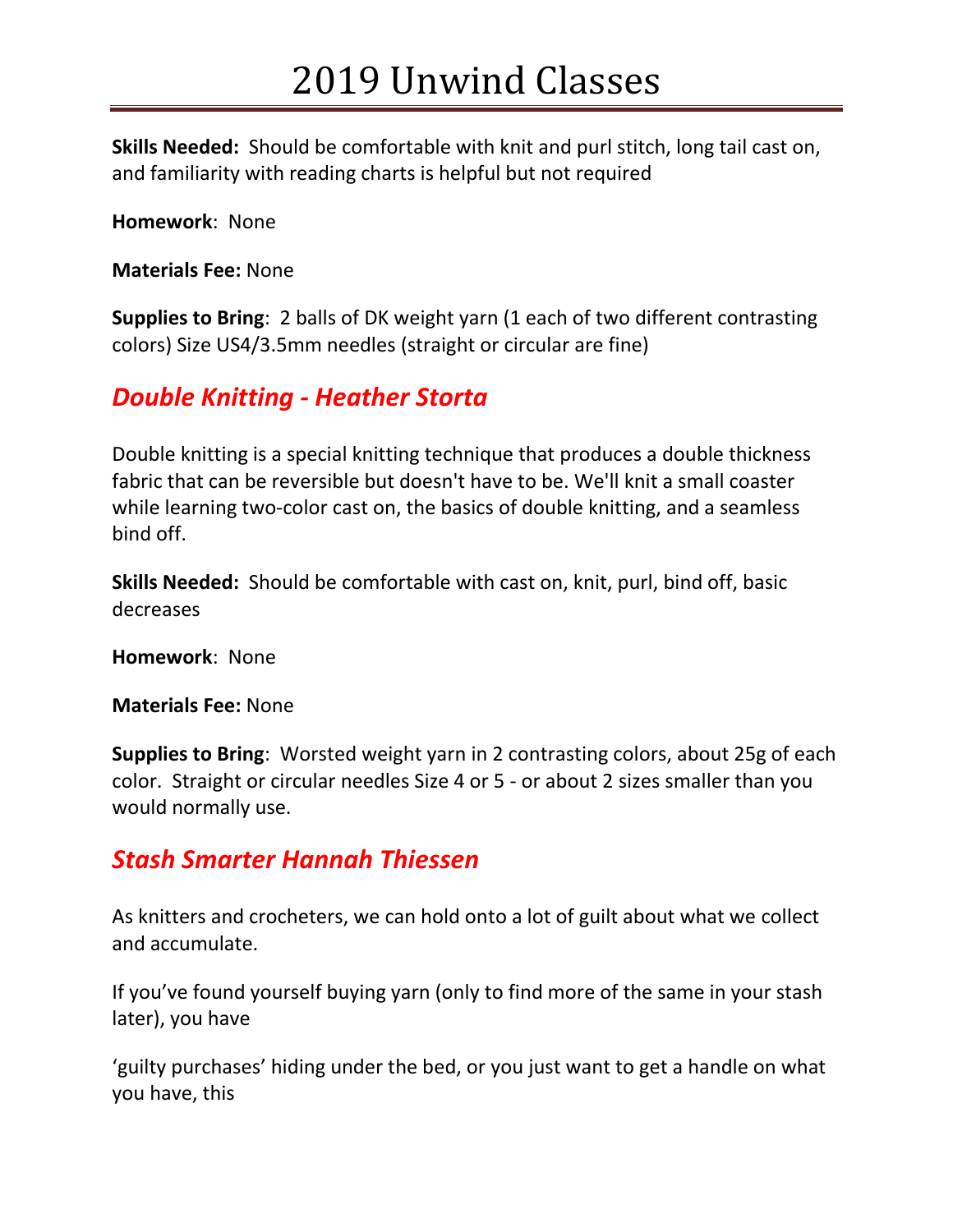# 2019 Unwind Classes

class is for you. We'll explore: ● Deciphering the "why before the buy" ● Organizational methods for what you already have ● Project planning using the Ravelry database and library ● Being realistic about our expectations and accomplishments ● Destash methods for yarns we no longer want or need ● Notions & Tools organization ● Books & magazines organization ● Digital tools that may be useful ● Letting go of unloved projects ● WIP workdown plans

**Skills Needed:** None

**Homework**: optional--go through your stash and bring a few things to class you might want to swap or trade. Additionally, bring notes about yarns you're struggling to find projects for or have questions about.

**Materials Fee**: None

**Supplies to Bring**: pencil & paper, notes about your stash

## *Portuguese Knitting - Mimi Kezer*

Learn this easy, ergonomic knitting style which has applications for both English and Continental knitters. A great tool for stranded color work, the class will cover both the knit and purl stitches, as well as tensioning styles.

**Skills Needed:** Knit & Purl

**Homework**: None

**Materials Fee**: None

**Supplies to Bring**: Worsted weight yarn; US 7/4.5mm needle (any type)

## *Shadow Knitting - Jeffrey Wall*

learn how to create hidden pictures in your knitting! By combining knits and purls you create a piece that looks striped from the front, but when you view from the side a picture immerges.